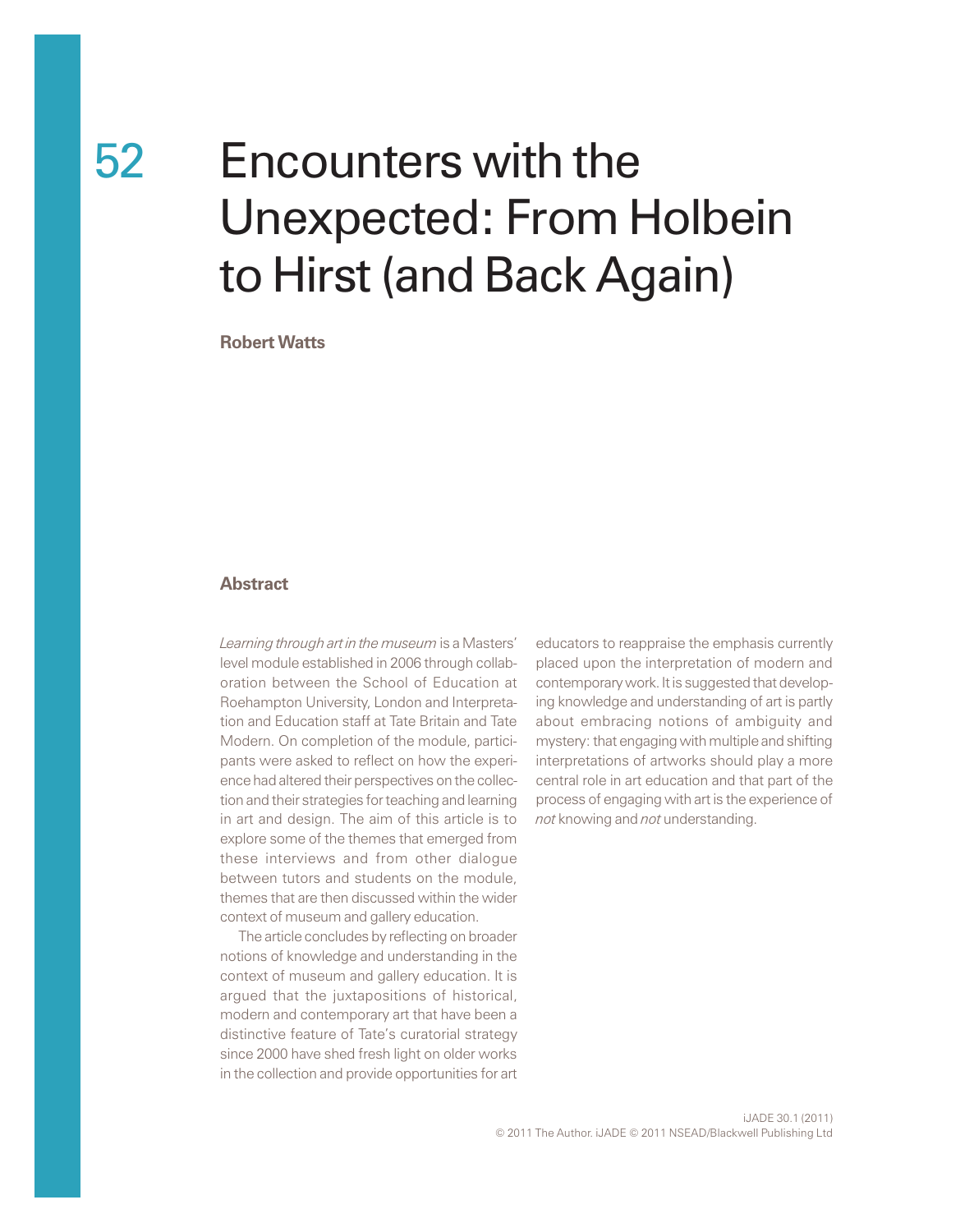#### **Introduction**

A recent visit to Tate Britain with a group of undergraduate students provided an interesting illustration of the challenges faced by museum and gallery educators. One student arrived almost three hours late, just as the others were leaving. The group had spent the morning exploring a range of artworks with Interpretation and Education staff and each had selected an artist whose work would form the basis for an assignment due at the end of term. There was still time, I suggested to the latecomer, to attempt this task and suggested that he could profitably spend an hour or two exploring the galleries. 'This place,' he said, pointing at the rotunda floor, 'This place – Tate – does it have a website?' 'Yes,' I replied, 'it has a website.' 'It's OK,' he said politely, 'I'll go home and look at the website.'

Why visit a gallery? Why not head home and opt for the virtual equivalent? What is it about *being there* that can make the experience so central to developing a real and lasting capacity for engaging with art? These are some of the questions examined in this article and explored by students on *Learning through art in the museum*, a Masters' level module taught at Tate Britain and Tate Modern as part of Roehampton University's MA Art, Craft and Design Education course. Two cohorts of students, mainly teachers in primary and secondary schools, were interviewed at the end of the module, together with tutor Matilda Pye. Participants were asked to reflect on how the module had altered their perspectives on the collection and on how their experiences might impact upon their subsequent strategies for engaging children and young people with artists' work.

A key issue that emerged from discussions was the impact of Tate's curatorial strategy of juxtaposing historical, modern and contemporary on perceptions of the collection. The experience of encountering the unexpected – visitors engaging with unfamiliar artworks – was explored and recognised as being a central part of the process of visiting a gallery. Students also reflected on issues surrounding the selection of 'suitable' artworks for use in education: would children know what this artwork meant? Would they *understand* it? There was a growing awareness that part of the process of developing knowledge and understanding of art was engaging with the experience of *not* knowing and *not* understanding: that ambiguity and mystery have important roles to play in the process of interpreting artworks. This issue is explored in depth in the latter part of this article.

#### **Background**

'Knowledge and understanding' of art and design has featured in the National Curriculum for schools in England since the early 1990s, and the ways in which this aspect of the curriculum is taught is the focus of ongoing reflection and debate (e.g. Burgess 2003; Burgess & Addison 2007; Dear 2001; Tallack 2000). Consequently, increasing numbers of children are encountering a wide range of images through artists' work, and a stronger emphasis is being placed upon the development of strategies to support children in thinking about and responding to artworks (e.g. Grigg 2004; Page *et al*. 2006). The range of literature that reports on and evaluates these initiatives provides a sense of movement and expansion from independent localised initiatives (e.g. Taylor 1992) to projects based at national museums and galleries (e.g. Charman & Ross 2006). There is also evidence of an increasing emphasis on engaging pupils with contemporary art (e.g. Adams *et al.* 2008; Downing 2005; Herne 2005; Horn 2006; Illeris 2005) and on projects with a specific cultural focus (e.g. Allen 2009).

The broad context in which *Learning through art in the museum* has been planned and taught is one in which increased attention is being paid towards providing children and young people with access to collections of museums and galleries. In recent years, levels of funding for museum and gallery education projects have increased significantly, with £7 million invested by the Department for Education and Science between 2004 and 2006 (DfES 2005) and a further £9.4 million between 2006 and 2008. Few would challenge the rationale for this initiative: part of the rationale for a national collection of art is that it is preserved for future generations, and it is logical to aim to increase and sustain visitor numbers

#### 53 Robert Watts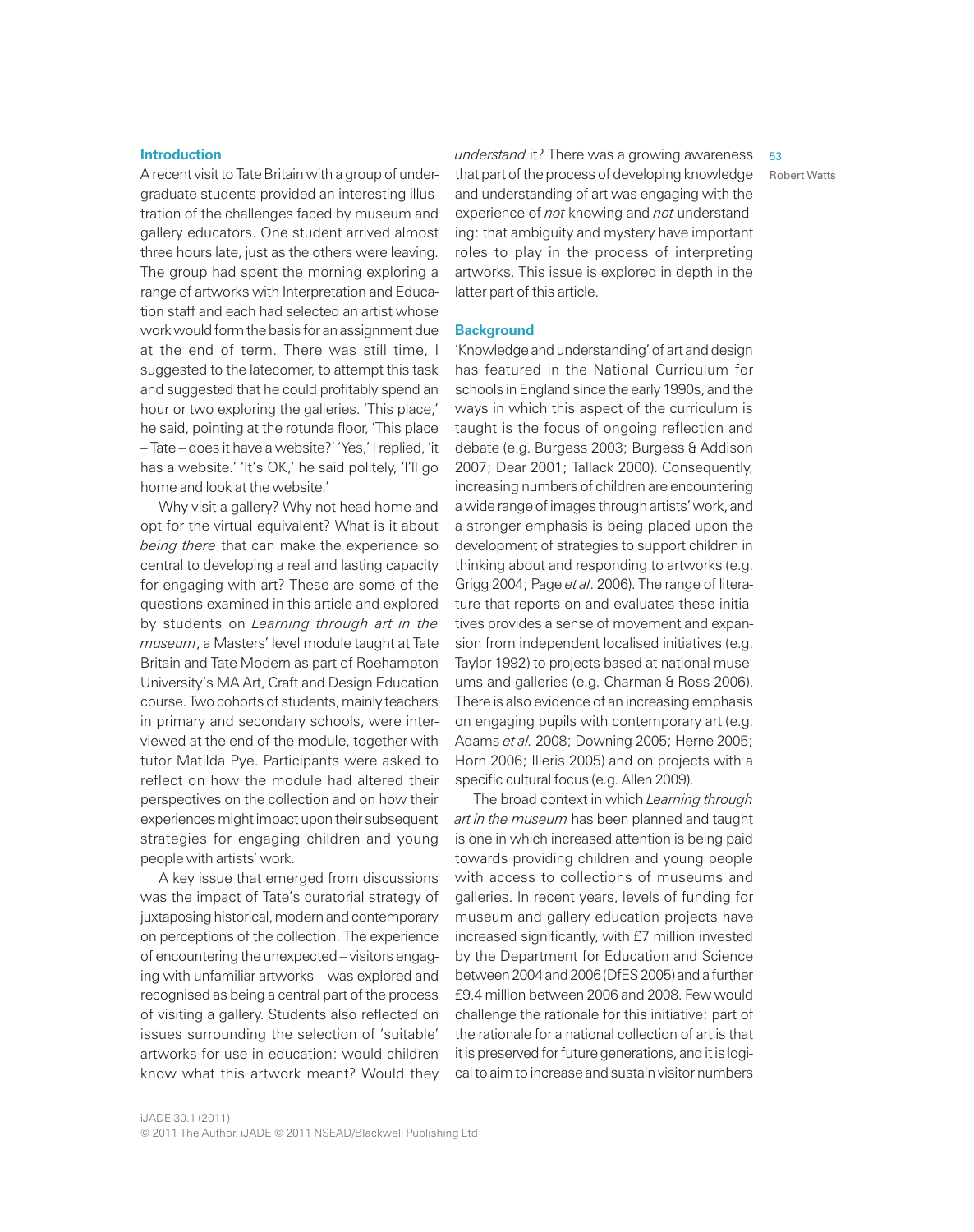54 Robert Watts by targeting younger visitors through educational initiatives. There is increased determination amongst museums and galleries to make their spaces and collections accessible to children, to encourage them to respond positively to works of art and to provide targeted learning materials aimed at reinforcing an understanding and appreciation of artists' work. Children will, it is hoped, take back to their classrooms experiences that will not only inspire their own creative work but also fuel their enthusiasm for further cultural experiences. Furthermore, there is a growing awareness, particularly amongst primary teachers, that artists' work can be used not only as a stimulus for practical art activities, but also as an instrument for learning across the curriculum.

There is also evidence of ambitious initiatives in museum and gallery education aimed at developing a lasting impact on participants. The National Gallery's Primary Initial Teacher Education (ITE) Cultural Placement Programme, established in 2003 in collaboration with Roehampton University, aims to build sustainable links between regional museums and galleries, ITE providers and primary schools. The programme is now well established in Oxford, Nottingham and Liverpool as well as London, with over 200 student teachers completing week-long placements in the gallery in 2008–9. Following the placement, students plan schemes of work inspired by the collection and return to the gallery with their pupils, thereby ensuring a degree of continuity between children's experiences in the gallery and in school.

However, this sense of continuity is often absent from the experiences of many children. A museum or gallery visit is frequently a 'one-off'. during which education staff are under pressure to ensure that they make the trip worthwhile for their visitors, and have limited time to support teachers in their efforts to extend learning effectively back in the classroom; while other issues prevent schools from maximising opportunities for gallery education. Primary teachers often cite a lack of expertise as an obstacle to building effectively upon the learning that takes place in the gallery, and can become dependent upon work by a relatively narrow range of artists for use

in the classroom. The practicalities of planning a visit – the distance to the museum, the travel costs, health and safety issues – can also be prohibitive and, as illustrated by the comments of the student quoted above, the expansion of webbased provision inclines some to conclude that the internet offers a substitute rather than an extension of the direct experience of the museum visit. And whereas primary teachers might use a gallery visit to reinforce learning across the curriculum, their secondary colleagues often report on the limited levels of communication between subject areas, resulting in issues of equal opportunities – why should the art class be the only one allowed out? Furthermore, the widespread notion that art is essentially about investigating and making rather than knowledge and understanding (the two strands of the National Curriculum for Art in England) leads to increased pressure on secondary students to produce some physical evidence of their visit, leading many to spend their gallery visit concentrating their attention on a narrow range of artworks – often those that can be reproduced with some degree of accuracy within the pages of their sketchbooks.

#### **Module aims**

It is in this context that *Learning through art in the museum* was developed as a taught module on Roehampton University's MA in Art, Craft and Design Education, bringing together primary and secondary teachers to share and develop practice with gallery educators. The module was established in 2006 through collaboration between the School of Education at Roehampton and Interpretation and Education staff at Tate, and built on existing provision within both institutions. Tate has an extensive track record of providing short courses for teachers and ongoing partnerships with Goldsmith's University College and Liverpool John Moores University enabling teachers to study at Masters' level; while a *Critical and Contextual Studies* module has formed part of the MA course at Roehampton since the early 1990s. When Interpretation and Education staff at Tate began teaching on the latter module, it was natural to relocate the module to Tate and develop its content in the context of the collection. Taught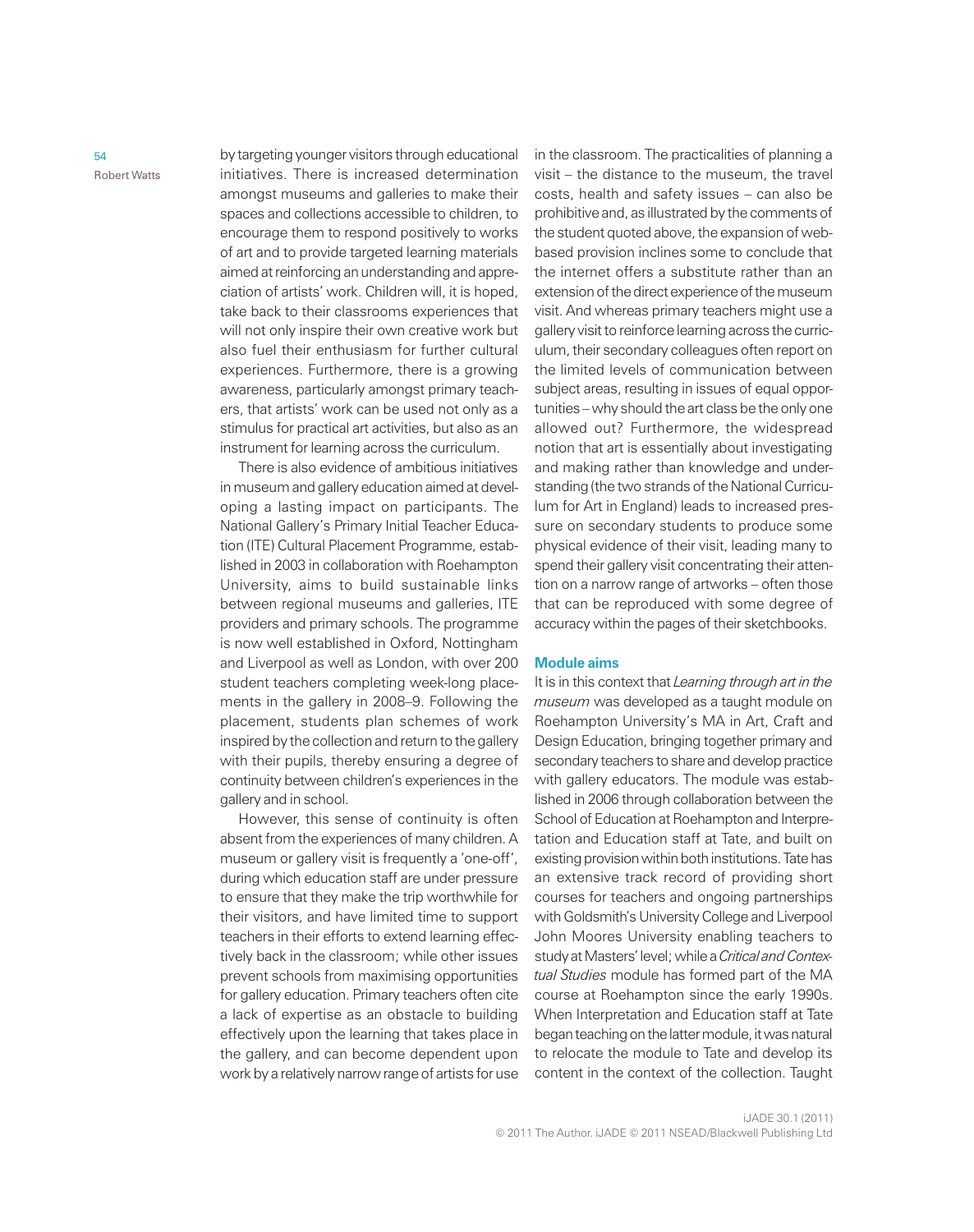through a series of sessions throughout the year at Long wall drawing next to Monet's *Water Lilies*. 55 both Tate Modern and Tate Britain, *Learning through art in the museum* has several key aims: to provide opportunities for teachers to extend their knowledge and understanding of art through investigating a range of works in the Collection and to engage with a range of pedagogical approaches to using works of art with children and young people; to develop a strong personal rationale for the value of gallery education and to explore the wider context of museums and galleries in the twenty-first century. Specifically, the module aims to facilitate students' abilities to:

- adopt non-narrative approaches to engaging with works of art in the collection;
- reflect on museums and galleries as public destinations in the urban environment and interrogate the expansion of twenty-first century museums;
- explore national identities through a national collection *(How does visual culture inform and diverge from complex cultural identity?)*;
- examine contrasts and continuity in art education *(How do art schools teach? How do artists learn? Can the critical and self-reflexive framework artists use to assess the success and failure of their own practice be applied in classroom teaching?)*;
- develop a cross-curricular approach to learning through using works of art.

The module provides a suitable focus for participants' reflection on their changing relationships with artists' work and with the galleries themselves – particularly during sessions at Tate Modern, where the session is timetabled after hours and behind closed doors, allowing unparalleled opportunities to engage with the displays. The inception of Tate Modern in 2000 prompted a division of the collection between the two London sites, prompting innovative curatorial strategies that have since proved to be influential on other institutions. Principally, the practice of presenting the collection thematically rather than chronologically has produced many memorable juxtapositions in the galleries: Giacomo Balla's Speed alone in a room with Lichtenstein's *Wham!*; a Richard Such juxtapositions not only challenge the viewer Robert Watts

to recognise connections between works made across different times and places but also invite an engagement with works other than those that might ordinarily have been selected: visitors engage not only with what they came to see, but also with what they *did not* come to see. For the students on *Learning through art in the museum*, the process of being placed in front of the unfamiliar and set task of formulating and articulating a response has often taken them beyond their comfort zone and formed a central element to the experience on the module.

Students begin the module with varying degrees of knowledge and understanding of art, and a significant feature of each cohort that has so far completed the module is the diversity of their experiences of teaching and learning. Some teach in early years' settings, some in primary schools, others in secondary schools or higher education institutions. Some have a degree in an aspect of art and design, while others have no specific art qualification but have found through experience that art forms an increasingly central element of their practice. While most students are from the UK, others originate from a range of countries including Nigeria, Taiwan and Cyprus. A key principle of the module is that, whatever their background or area of expertise, it offers participants opportunities to engage with artworks on their own terms rather than as teachers; they are encouraged to challenge their assumptions about museum and gallery education and about the practice of using artists' work in schools.

#### **Reflections on the module**

Several themes emerged from interviews carried out with students at the end of the module: firstly, the impact of having time and space with the collection and the impact this experience had on students' perceptions of individual works, of the collection as a whole and the gallery itself; secondly, conceptions of their identities as teachers and thirdly, the issue of communicating to children and young people the importance of the notion of *being there.* These themes are explored below and illustrated with comments from students.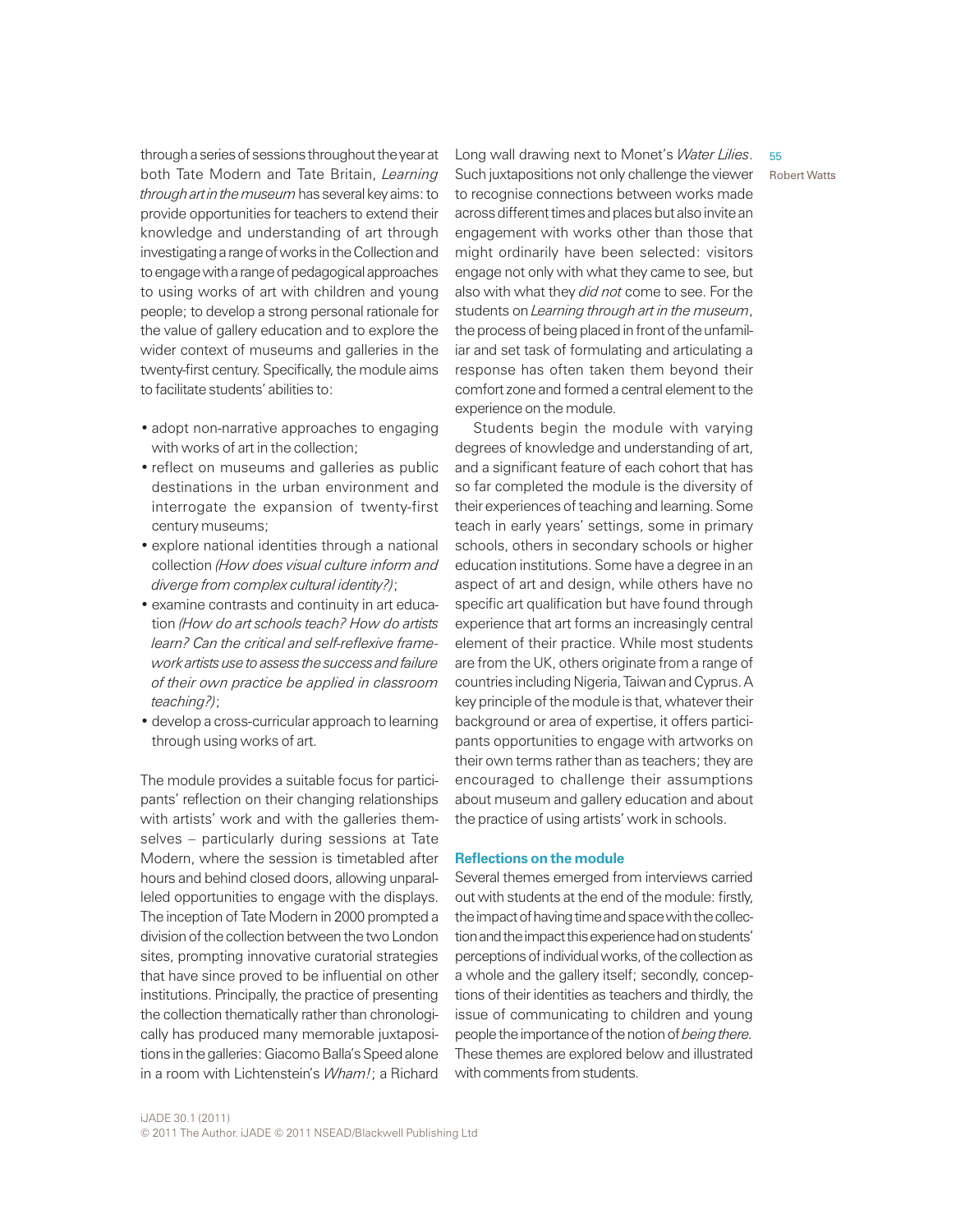#### **Time and space: changing relationships**

Robert Watts

56

All students commented on the way time and space in the gallery altered their relationships with the collection. While most were reasonably familiar with the galleries and with certain works before beginning the module, several commented on feelings of discomfort and dissatisfaction with the 'typical' gallery experience: specifically, the pressure to have 'meaningful relationships' with artworks in a crowded 'blockbuster' exhibition often resulted in diminished levels of engagement:

*One of the things I love most about this module is that we've been visiting in the evenings and practically having the whole gallery to ourselves, with that feeling of the space and the quiet. The experience of being almost alone in a large space with the collection fills you with such energy that, even if it's difficult to communicate that energy or to replicate that situation, that you've still got the motivation to explain to people that this is an exciting place to be.* 

This opportunity to connect with the collection on personal level led to students altering their perspectives and changing their minds about individual artworks. The process of interrogating specific works in depth was challenging for some but it led others to reconsider value judgements that, consciously or otherwise, they had previously made. Through discussion it emerged that a key aspect of the importance of repeated encounters with the same artworks over time enabled students to appreciate more fully the extent to which their relationships with artworks were in a constant state of flux. There was a growing awareness that the process of discussing an artwork – or making practical work inspired by the artwork – led towards a shift in the perception of the original work. Certain works that were once regarded as peripheral were now central, while others that were previously regarded as significant were reassessed.

There was also evidence that artworks that had previously, for various reasons, been considered 'off-limits' by some students were reconsidered through the parallel processes of group discussion and individual reflection:

*I didn't do an art degree – and in the past I've would have limited my responses to looking at things and saying 'I like that – nice colours.' But doing this module has really made me look and look and look again and look in other ways. It happens outside the gallery too. I look at things differently.*

This process of 'looking differently' was regarded as particularly important in the context of a national collection of British and contemporary art that, for some students, could sometimes be a little too familiar. Those who knew the collection talked of how certain rooms were marked in their minds as having little to offer or unlikely to provide a challenge, and early on in the module several students indicated assumptions that the older works in the collection were the least likely to interest them or their pupils: the Pre-Raphaelites, the Tudor portraits were, it was felt, easily overshadowed by the high-profile contemporary work. There was an assumption that a Holbein portrait, for example, would be less likely to engage or sustain children's attention than a Damien Hirst installation. While the former may be more instantly recognisable to children as an artwork, the latter, it was felt, had the 'wow factor' increasingly sought by younger visitors.

#### **Teacher identities**

Teacher identities were also regarded as a problematic issue. One unusual feature of the module is that it is not targeted specifically at either primary or secondary teachers, but both (some students were early years specialists, one taught in higher education). At the start of the module some primary teachers expressed concern at their limited expertise, their perception of themselves as 'generalists' compared to their specialist secondary colleagues. As the module progressed, these concerns became less pressing and a clearer awareness of the common ground shared between teachers of different age groups emerged:

*My perspective on myself has altered – I'm not so concerned about my overall knowledge of who made which painting and when – I'm more inter-*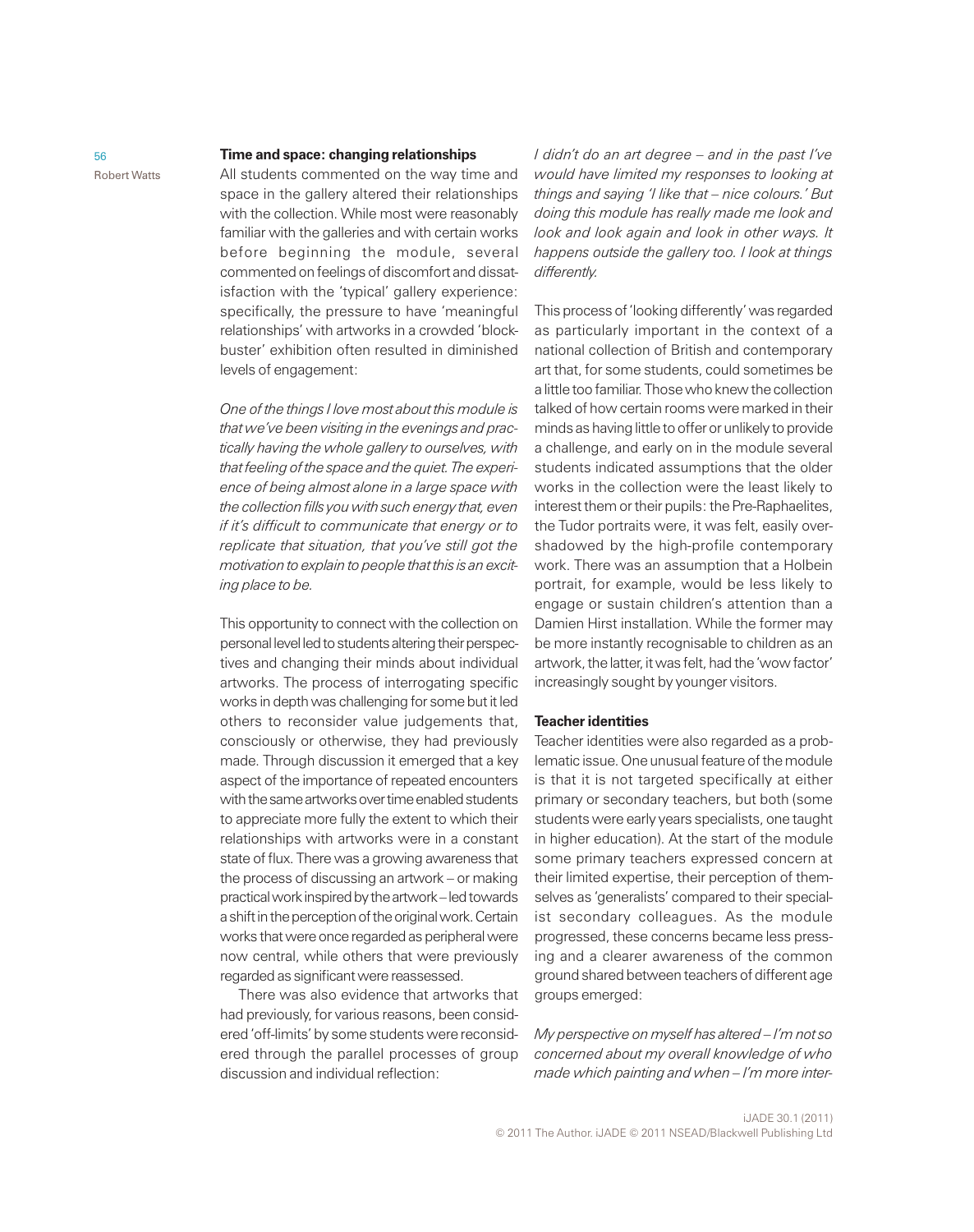*ested in looking at each picture on its own terms and working out what my own response is. I feel more confident about introducing artworks to children in school and encouraging children to ask questions of the work.* 

This process mirrored, to some extent, a broader picture in which shared interests and issues across different phases of education are often obscured: opportunities for communication across phases of education are, students agreed, severely limited. Each became increasingly aware of the diversity of their individual responses to specific artworks within the group and several made frequent references to their personal experiences outside of their professional role. Essentially, the process of engaging with the work was more about participants' individual personalities than the contexts in which they worked as teachers. The notion of common ground between different age groups also prompted reflection on some ingrained assumptions about the selection of certain artworks that were thought to appeal to specific age groups and on the relationship between the teacher's personal tastes and their understanding and expectations of pupils' preferences. The former, it was felt, was often sidelined in favour of the latter, resulting in certain works – Matisse's *Snail* being an obvious example – occupying an almost unassailable position as a focus for young children. This notion of certain works being appropriate for specific age groups of pupils was one challenged by tutor Matilda Pye:

*The further up the school you get there's a sense of what you should look at and what you shouldn't look at. Why is it that so many young people look at Pop Art or Gilbert and George, the same things over and over again? What are the conventions that set that? Why does every primary school try to look at the Henry Moore sculpture? Everything works on the basis of this is what other schools have done. I don't think that there's a restriction on what the younger children can look at and what you can get out of it with them. I think that we could have exactly the same discussion that we had in the gallery this morning with four-year-olds.* 

Discussion led to reflection on the extent to 57 which artists visualise audiences for their work, Robert Watts and the nature of those audiences. Contrasts were drawn between literature and the way that that age or gender-specific audiences were targeted for certain books. Whereas an author or illustrator may create texts or images suitable for a specific age-range, artists do not make artworks for children. Some students suggested that children, unburdened by pressures to appreciate artworks that carry specific status to more 'informed' viewers, could even be better placed to engage with artists' work than adults. This notion of a democratic process, in which children and young people are encouraged to articulate their own readings of artworks, was one that several students found initially daunting yet ultimately liberating:

*I came away thinking more clearly about how my students might feel and what they would understand. Specifically, when we were asked how we would discuss Ofili's No Woman, No Cry, with its images of Steven Lawrence, I simply said I'd have to tell them who Steven Lawrence was and why this image was possibly used by the artist, etc. When the tutor asked me why, I realised I wasn't sure. She went on to say 'But why do you feel that is important?' I still wasn't sure. Why have I felt compelled to try and put all the images I had used in my lessons in some sort of perspective? Surely this is what we should be teaching our students to do for themselves?* 

#### **Being there**

The key issue that students on the module agreed about was the importance of *being there* – there was no substitute, online or otherwise, for first-hand experience of artworks in a gallery. It was also acknowledged, however, that simply getting children through the gallery door was not enough. Several experiences of teacher-directed school visits were discussed, highlighting a range of problems that emerged from teachers of different age groups. Primary teachers, for example, were concerned that children's experiences in the gallery were often over-directed:

iJADE 30.1 (2011) © 2011 The Author. iJADE © 2011 NSEAD/Blackwell Publishing Ltd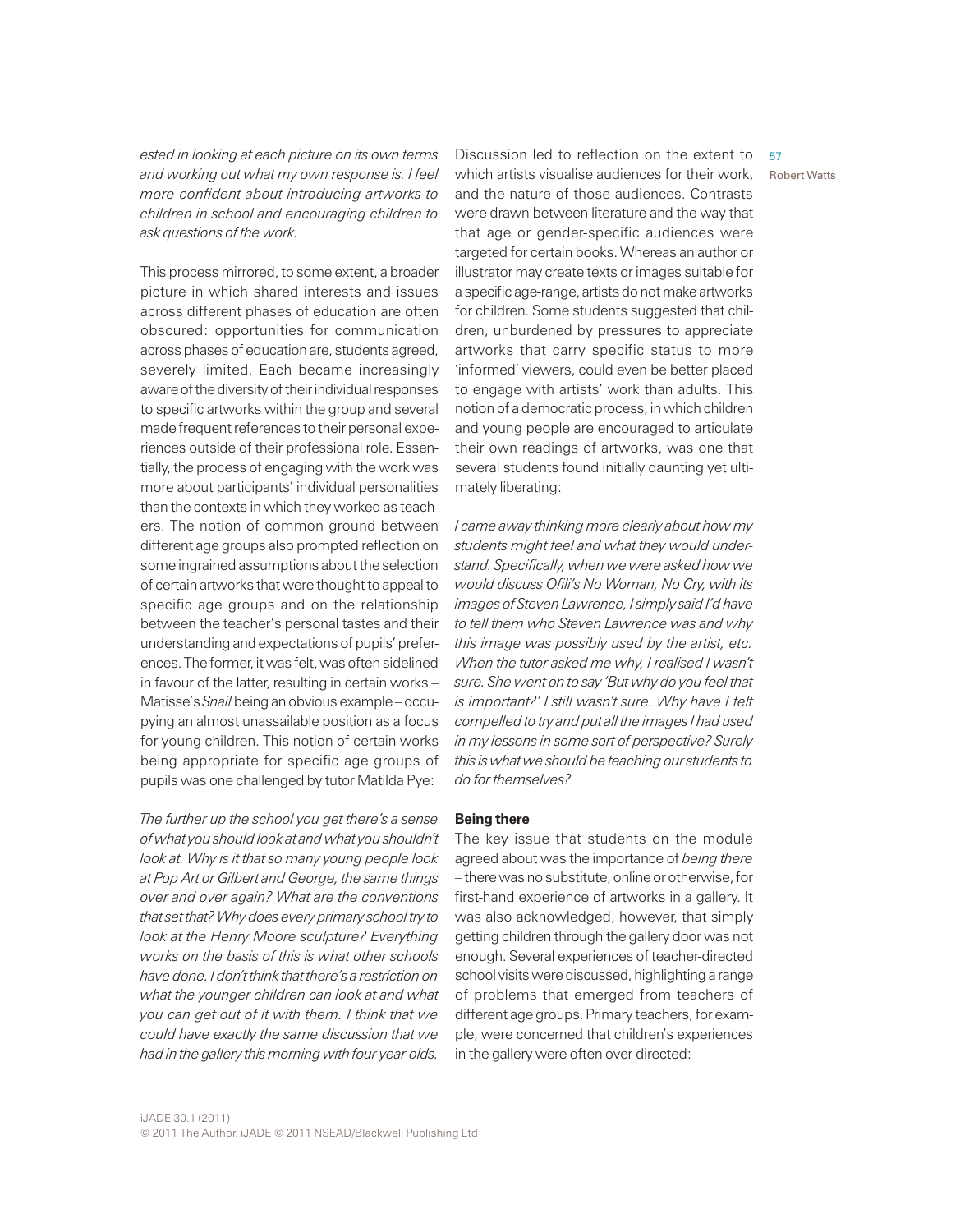58 Robert Watts

*If you give children a worksheet telling them to Now look at painting 118, etc. – they'll look at the photocopied pictures on the worksheet rather than the painting on the wall and we might as well not be in the gallery at all. It's all tied up in the whole notion of providing evidence that we took them – here are the worksheets, with ten identical questions producing ten identical answers. I can understand how teachers become consumed by that process and find it difficult to get children engaged in just being in the gallery.*

Conversely, secondary teachers acknowledged that their pupils often had insufficient direction. It was perceived that there was a greater reluctance on the part of secondary teachers to plan extended structured sessions with groups of pupils directed by gallery educators. For older pupils there were tensions between being perceived as a pupil – dependent on guidance and taught in a group – and a young adult in a public space. The tension often led, it was felt, to a lack of connection with the work, an absence in the gallery rather than a presence:

*Some think that they don't need to engage with the collection. They'll just get the postcard or, even worse, don't even get to the building. They could take tours of the gallery online and they'd have no idea about the scale of a work or the materials used to make it – it's just an image.* 

This was a point elaborated on by Matilda Pye, who highlighted how a limited engagement with real artworks leads inevitably towards a superficial response from the student:

*It's difficult to explain this to an A level student who presents you with his or her research on Jackson Pollock – when they've never even seen or thought about the paintings and they only have the narrative of how the work was made. It severely affects their abilities to do anything with the work because they don't actually understand what it is they're looking at. They're just taking the words 'it's a drip painting' and thinking 'I could do that.' They're not doing it by looking, they're doing it by instruction.*

The recurring theme of 'being there' is interesting on several levels. As adults, our encounters with artworks can be complex: we know that, having booked our ticket and queued for admission to a 'blockbuster' retrospective exhibition, the time we are allocated to stand face-to-face with the highlights of the show is not only strictly limited, but is also likely to be shared with a crowd of headphone-clad colleagues. The stress generated by this experience is rooted in our awareness of the rarity of the object on view: we are looking at the *original*. This notion of the original is, arguably, increasingly difficult to communicate to children. Whilst technology offers us instant access to a proliferation of visual images – few schools in the UK are now without access to interactive whiteboards linked to the internet – it is arguably harder than ever to teach children *why* some of these images are regarded as being of great value, or to provide them with strategies for disentangling these images from the visual cacophony that surrounds them. Film director Wim Wenders, as far back as the late 1980s, observed in an interview that 'Images are beyond our control: they are like a currency of which an entire suitcase is needed in order to buy a loaf of bread' (Malcolm 1988). Wenders' concern is one that is particularly relevant to teachers working with children and young people in the twenty-first century: how do we explain to children that a Rembrandt portrait justifies our attention more than an advertisement for a mobile phone?

#### **Encounters with the unexpected**

A third cohort of students has now completed *Learning through art in the museum* and the module continues to attract students from diverse educational contexts. As Programme Convener for Roehampton's MA Art, Craft and Design Education, I have found that the themes for discussion identified by students on the module over the past three years continue to resonate, prompting me to reflect on broader yet related issues.

I recently received a birthday card that featured photograph of a Banksy artwork. I liked the card, yet suddenly realised what it was about Banksy's work that troubled and irritated me. Greetings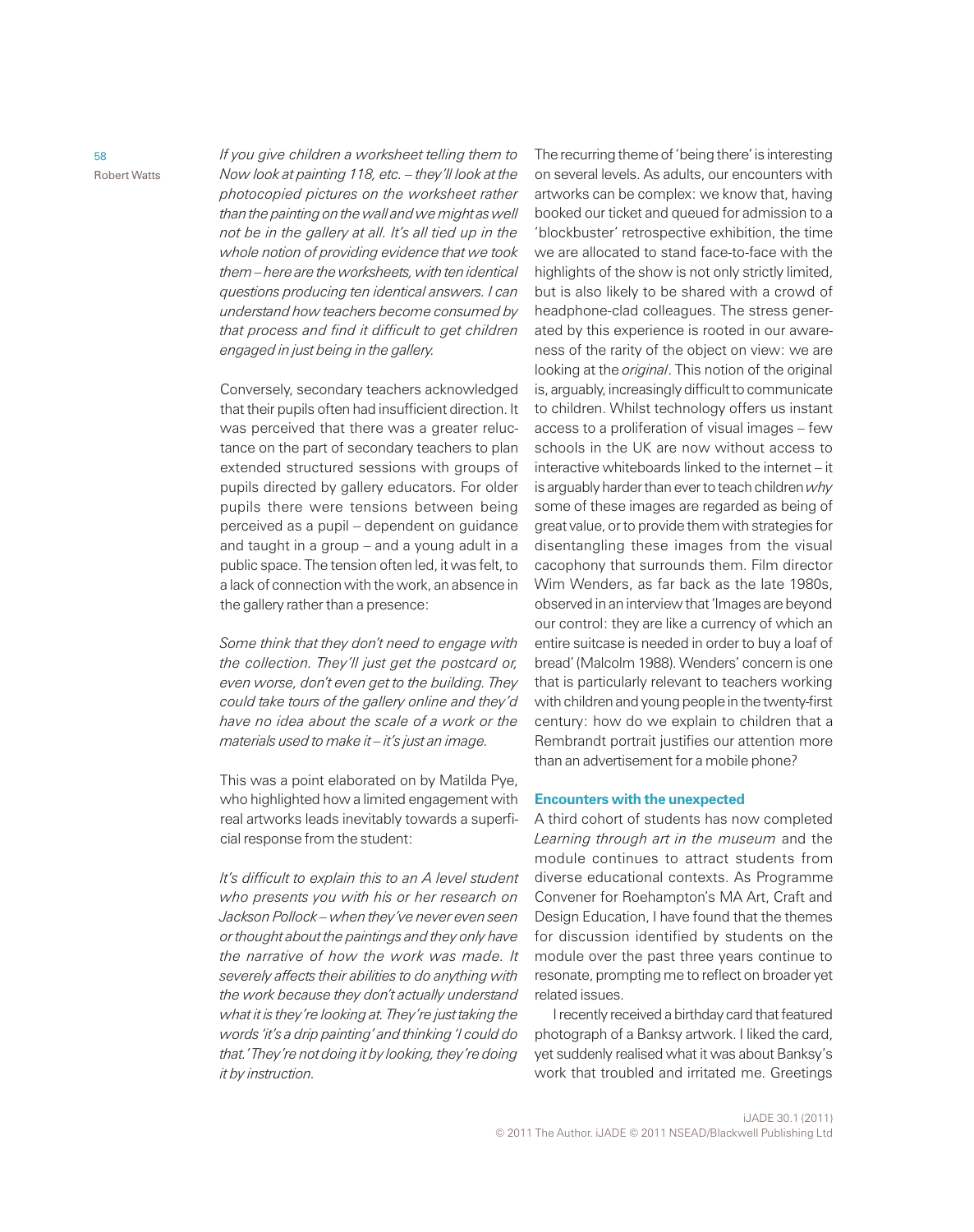cards may deliver a range of messages, but the images that decorate them are all similar in that each message is invariably and intentionally unambiguous: these flowers are pretty, this bear is warm and cuddly, this person is enjoying drinking beer. The picture on my Banksy card fitted seamlessly into this limited repertoire of images. A photograph showed a street corner with a double yellow line on the road that had been extended vertically to create the shape of a flower on a nearby wall, where a stencilled man posed with a paint roller. Like the flowers and bears, the message could be understood at a glance: this man does not want to conform to rules, he wants to rebel and make the dull city into a brighter place.

What I found problematic about the image was that it left the viewer with little to do. In the process of interpretation there was no room for *ambiguity* and, as such, the image was perfect for a greetings card. Banksy is, of course, hugely popular with young people. And while there is no doubt that many are excited by the rebellious, undercover aspect of his work, its appeal arguably lies in its accessibility, its obviousness. You don't need to look at a Banksy for very long before feeling that you've exhausted its possibilities – ambiguity is not on the agenda. One of the key features of discussions during *Learning through art in the museum* is that students on the module are encouraged to accept and embrace ambiguity in artworks rather than search for specific meanings and fixed interpretations. Students became increasingly aware that ambiguity is a notion that can be troubling for young people, located within an educational system that places a great emphasis on examinations. In this context, how prepared are children and young people to engage with the notion that there are multiple interpretations of artworks, that these interpretations are not fixed but change over time? Ambiguity is arguably the antithesis of learning in schools.

In recent years, contemporary artworks have been increasingly widely regarded as offering a relevant and important focus for work with young people (e.g. Adams *et al.* 2008; Downing 2005; Herne 2005). This is a notion that was by no means rejected by the students on the module, but was also increasingly challenged through discussion. There was a growing sense that, by concentrating attention on modern and contemporary art, older works were being overlooked, partly due to their complexity, partly their perceived lack of relevance to modern life and partly their inability to impose themselves in the face of contemporary work that assumed an increasingly higher profile in the gallery spaces.

The decision to alternate the taught sessions between Tate Britain and Tate Modern served to foreground this issue. For some time after the division of the Tate collection between Tate Britain and Tate Modern in 2000, I found that Tate Britain slightly resembled a half-forgotten older relative, living in the shadow of its hugely popular younger sibling. Interestingly, despite the familiarity of the works left behind at Millbank, the nonchronological re-hanging in several rooms *a la* Tate Modern provided the works with an unexpected new lease of life. Ivon Hitchens' autumnal paintings from the 1950s suddenly glowed with colour, while the extra space allocated to the tentative English abstractions of the St Ives painters made them look like they were confident steps into a brave new world. The Holbeins and the Holman Hunts that I had learned to hurry past *en route* to the latest Turner Prize show reasserted their roles in the story of British art.

Crucially, the curatorial practice of juxtaposing artworks from different periods mirrors the process through which artists engage with and build upon art from the past, and this is a key lesson for children and young people to learn. The journey from a Velasquez portrait to a Jeff Koons sculpture might seem to be a long and tortuous one. Yet insert Francis Bacon and Damien Hirst between the two and the transition becomes smoother, smooth enough to make us want to return and take the trip back in the other direction. We might arrive at Tate Britain and head for Hirst. yet find ourselves waylaid by Holbein: the gallery is a not only a place where we find what we are looking for; it is also a place where we stumble upon surprises, where we find what we did not know we were looking for. This is a key part of the gallery experience. In no other place are we offered such valuable opportunities to have our lives suddenly enriched by an encounter with the unexpected.

#### Robert Watts

59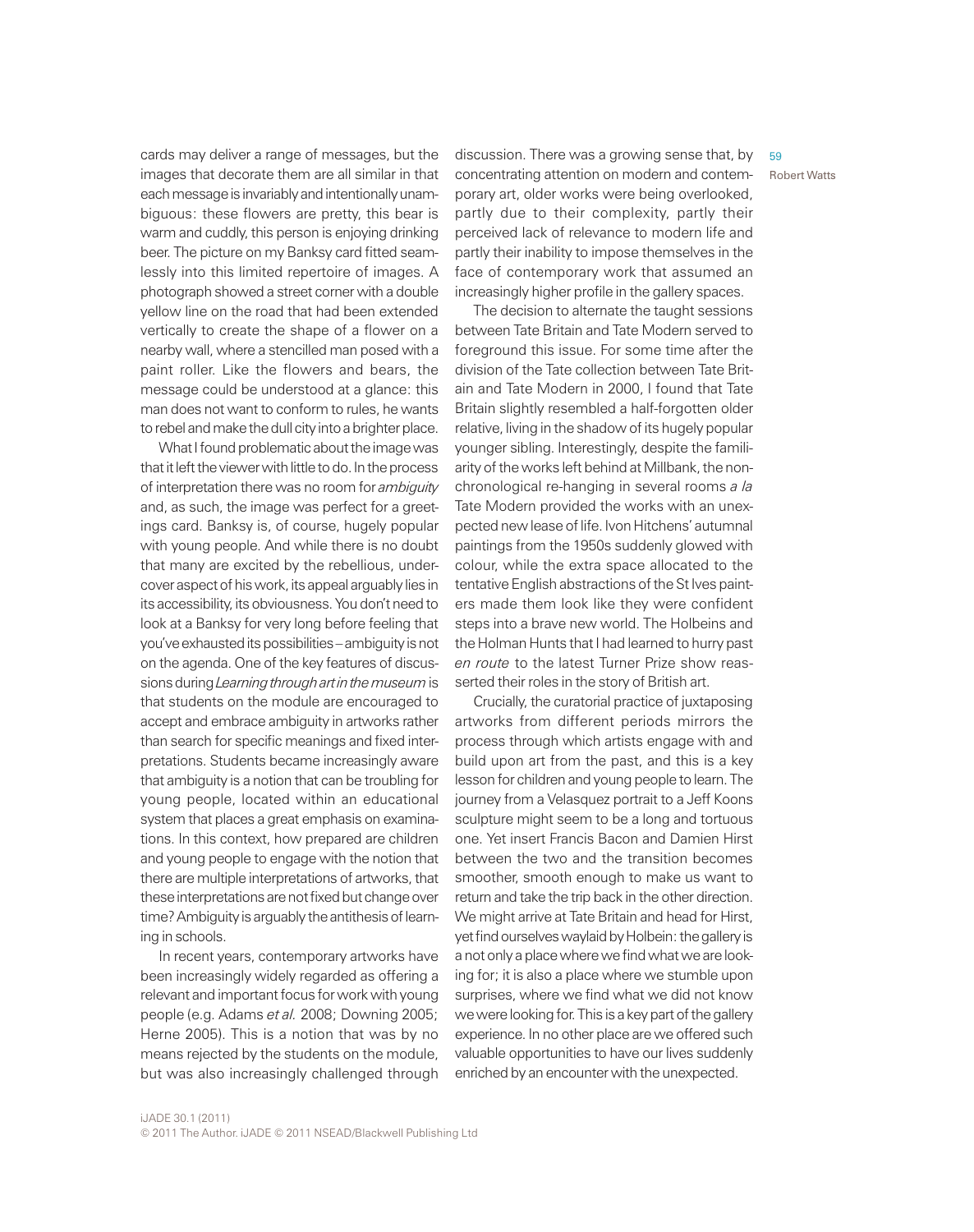60 Robert Watts

One of the most striking features of the taught sessions on *Learning through art in the museum* was the process by which students' attention was gradually diverted from those artworks that demanded their attention to those that sought it more subtly. It is well documented that the range of artists used in schools is surprisingly narrow and the recent movement towards promoting contemporary art in schools and the ongoing emphasis on making these artworks accessible to children and young people is broadly welcome. However, as art educators we should be cautious to avoid designing an ideological battlefield, with paintbrushes poised on one side, video cameras paused at the other. Take, for example, the proliferation of Julian Opie-style portraits in schools in recent years, images that have become as ubiquitous as drawings of the halved red pepper. The underlying message seems to be that 'We like some contemporary art, especially the bits that are easy to draw on the computer.'

The suggestion that too strong an emphasis is currently placed on contemporary art is one that is increasingly discussed. 'It used to be the case that it was really quite rare for anyone interested in contemporary art not to also be interested in Old Master paintings', observed National Gallery Director Nicholas Penny recently, 'To be just interested in contemporary art is quite an unusual thing' (Akbar 2008, 7). There is, arguably, a parallel here with the teaching of English in schools. It is well established that certain authors are considered appropriate for teaching at GCSE and A level, yet the range of authors is surprisingly wide, with Ian McEwan and Alan Bennett found alongside Chaucer and Shakespeare: there is an implicit understanding that the contemporary complements the historical. Buchanan's (1995) examination of the connections between learning in literacy and critical studies in art and design is a good example of an art educator focusing attention beyond art towards practice across the curriculum. The lesson to be learned is that we should not attempt to construct a hierarchy of artworks that mimics the learning journey from the Gruffalo to Harry Potter, one that begins with Matisse's *Snail* ('ideal for Key Stage 1') and progresses to Henry Moore before landing on Tracey Emin's unmade bed.

Students on the module grew increasingly aware of the fact that, while artists make work for many reasons – aesthetic, political, personal – they do not make work for children, and the process of supporting young people as they engage with artworks need not centre around accessibility. The curriculum may dictate that pupils should develop *knowledge and understanding* of art – but ambiguity and mystery are at the centre of this knowledge and understanding, a notion eloquently expressed by critic Adrian Searle:

*When I was 10 years old, in 1963, I was taken by an enlightened schoolteacher to see a Goya exhibition at London's Royal Academy. I can still see myself standing in front of those paintings, and I can recall my companions sniggering at the naked Maja. Of course, I knew absolutely nothing about Spanish history, even less about art or human suffering. But I think I understood that there was much I didn't know, which was a lesson in itself*. (Searle 2005, 12)

The experience that Searle recalls was perhaps not one that he consciously sought at the time, but one that nevertheless clearly left an indelible mark upon him. As teachers how often do we admit to children that there are things we do not know or do not understand, that there are experiences that we find bewildering, threatening and how often do we acknowledge to ourselves that *not knowing* can be a good thing? A visit to a museum or gallery is not always about finding answers: it can be about coming away with more questions than when you arrived.

#### **References**

Adams, J., Worwood, K., Atkinson, D., Dash, P., Herne, S. & Page, T. (2008) *Teaching Through Contemporary Art: A Report on Innovative Practices in the Classroom*. London: Tate Publishing

Akbar, A. (2008) National Gallery head: don't forget the old masters, *The Independent*, 27 March